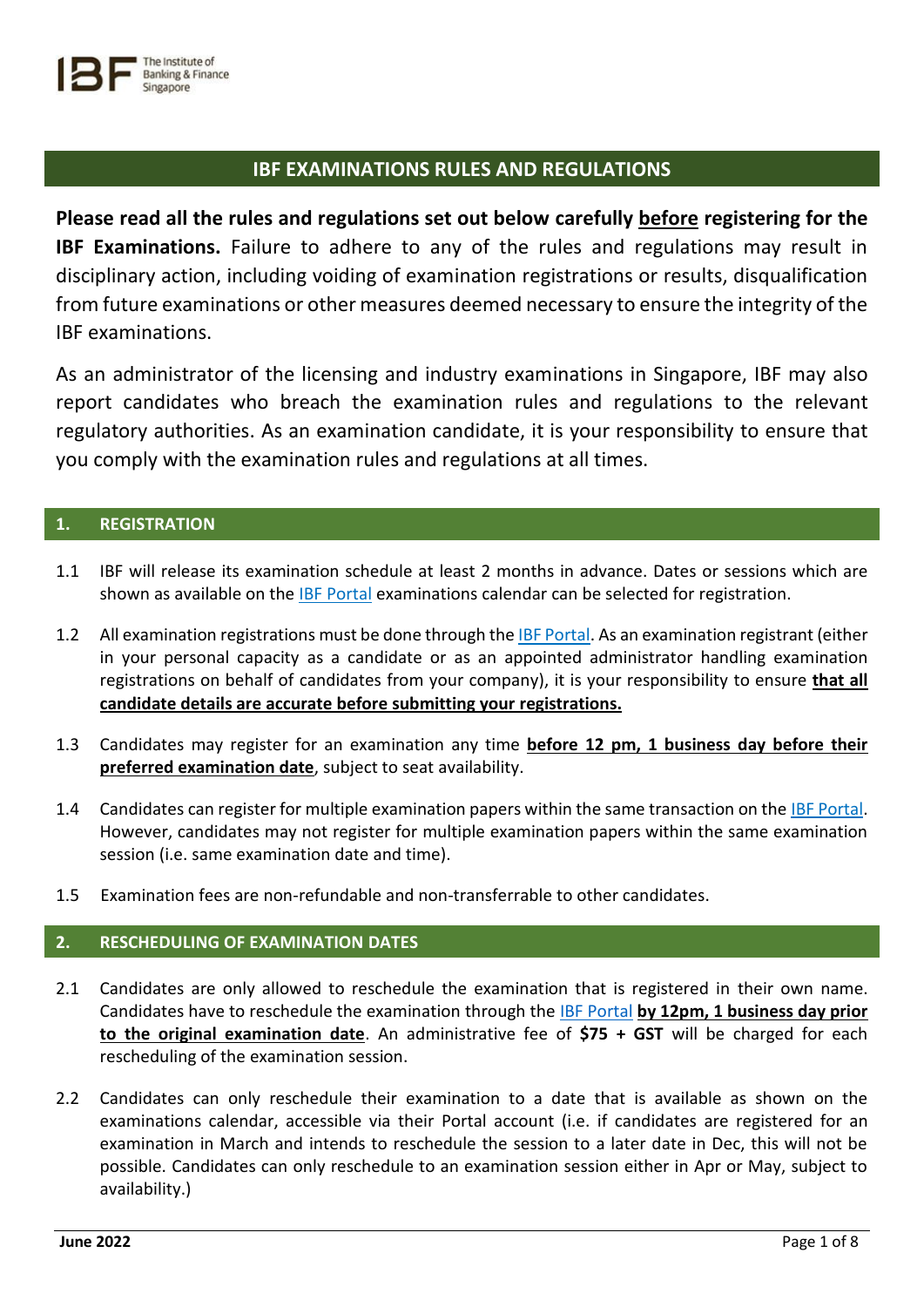

# **3. CHANGES TO EXAMINATION REGISTRATION OR CANDIDATE DETAILS**

- 3.1 Candidates must ensure that the name and identification number on their identification document matches the information provided for the examination registration. Where there are subsequent changes to any of the identification information provided to IBF at the point of examination registration, candidates are required to write into IBF [\(exams@ibf.org.sg\)](mailto:exams@ibf.org.sg) **before 12pm, 3 business days before their registered examination date on the changes, together with their supporting documentation. Candidates will not be permitted to sit for the examinations if their request for corrections/changes are not submitted to IBF by this deadline.**
- 3.2 The following changes are strictly **not** allowed:
	- 3.2.1 Changes to other examination modules or papers; and
	- 3.2.2 Transfers to other candidates.

# **4. ON THE EXAMINATION / ASSESSMENT DAY**

#### 4.1 **Identification Documents**

- 4.1.1 Candidates are required to bring their **valid and original valid photo identification document** (NRIC, passport, Singapore driver licence, SAF Identity Card) that were used to register for the examinations. Candidates can also use the identification documents (NRIC, Singapore driver licence) in their Singpass mobile app as proof of documentation. **Candidates are responsible for ensuring that the name and identity number on the identification document matches the information provided to IBF during examination registration.** In the event of any discrepancy, candidates will not be allowed to sit for the examination and will have to enrol for another examination session. No refund of examination fees will be given.
- 4.1.2 The identification document must be issued by a National Government and must include the candidate's name, date of birth, passport/identification number, expiry date (where applicable), name of the country that issued the identification document and a photograph of the candidate. Any passport cards, national identification cards, limited travel documents, internal passports and passports that are clipped, hole-punched or marked cancelled will not be accepted as valid forms of identification.
- 4.1.3 **IBF will not accept any changes to candidates' information on the examination day.** Candidates are responsible for ensuring that their personal identification information is correctly reflected in their examination registrations. Please refer to Section 3 if candidates wish to change their personal identification information before the examination day.
- 4.1.4 Any candidate who fails to produce a valid identification document will be graded as **"Absent".**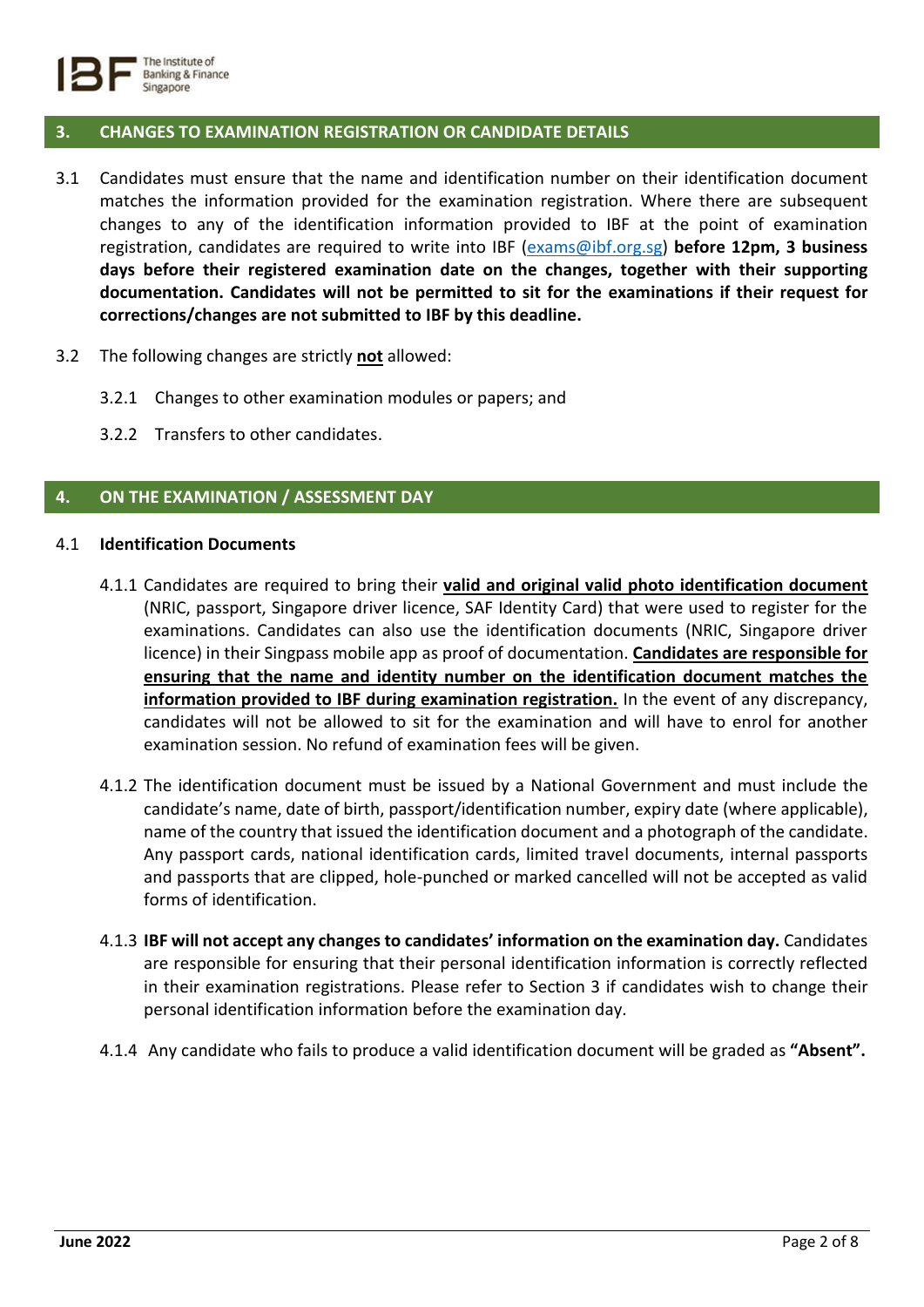

# 4.2 **Cessation of Vaccine Differentiated Safe Management Measures (VDS) in relation to the COVID-19 rules**

4.2.1 In line with the Singapore Ministry of Health's (MOH) advisory on the relaxation of COVID-19 rules dated 22 April 2022, examination candidates will no longer be required to do SafeEntry checks, provide proof of vaccinations or take a Pre-Event Test (PET) before entering the examination venue.

#### **4.3 Wearing of Face Masks in IBF Assessment Centre**

4.3.1 Candidates must wear their face masks at **all times** when inside IBF's Assessment Centre, including the exam room.

#### 4.4 **Registration and Admission to IBF Assessment Centre**

- 4.4.1 Candidates will be allowed to enter the IBF Assessment Centre15 minutes before the start of the examination. Candidates who arrive later than 15 minutes after the commencement of the examination will **NOT** be allowed to sit for the examination and will be graded as "Absent". If you are refused admission because you are late, your examination fees are **non-refundable, nondeferrable, and non-transferrable.**
- 4.4.2 During entry and re-entry into the examination room, IBF Assessment Centre personnel will inspect candidates' personal belongings, clothing and eyeglasses to ensure they are not carrying unauthorised devices into the examination room. IBF examination rooms are also monitored by CCTV. IBF reserves the right to inspect, remove and confiscate any item brought into the Assessment Centre which does not comply with the examination rules or regulations, or may interfere with the examination processes.

#### 4.5 **Personal Belongings**

- 4.5.1 Candidates must keep all personal belongings (including reading materials) inside a bag that can be placed on the floor beside their seats during the examination.
- 4.5.2 **ONLY** the following items may be placed on each candidate's desk:
	- Candidate's identification document;
	- Calculator (refer to Calculator Policy set out in Section 5); and
	- Lead Pencils (Blank papers will be provided by IBF for rough workings and calculations;  $\bullet$ Mechanical pencils are not allowed).

Candidates who arrive early will be allowed to revise for the examination at their seats, but will be required to keep all reference materials in their bags prior to the start of the examination.

4.5.3 IBF will not be held responsible for losses or damages of personal belongings due to whatever reason, at any time during the examination or within the IBF Assessment Centre.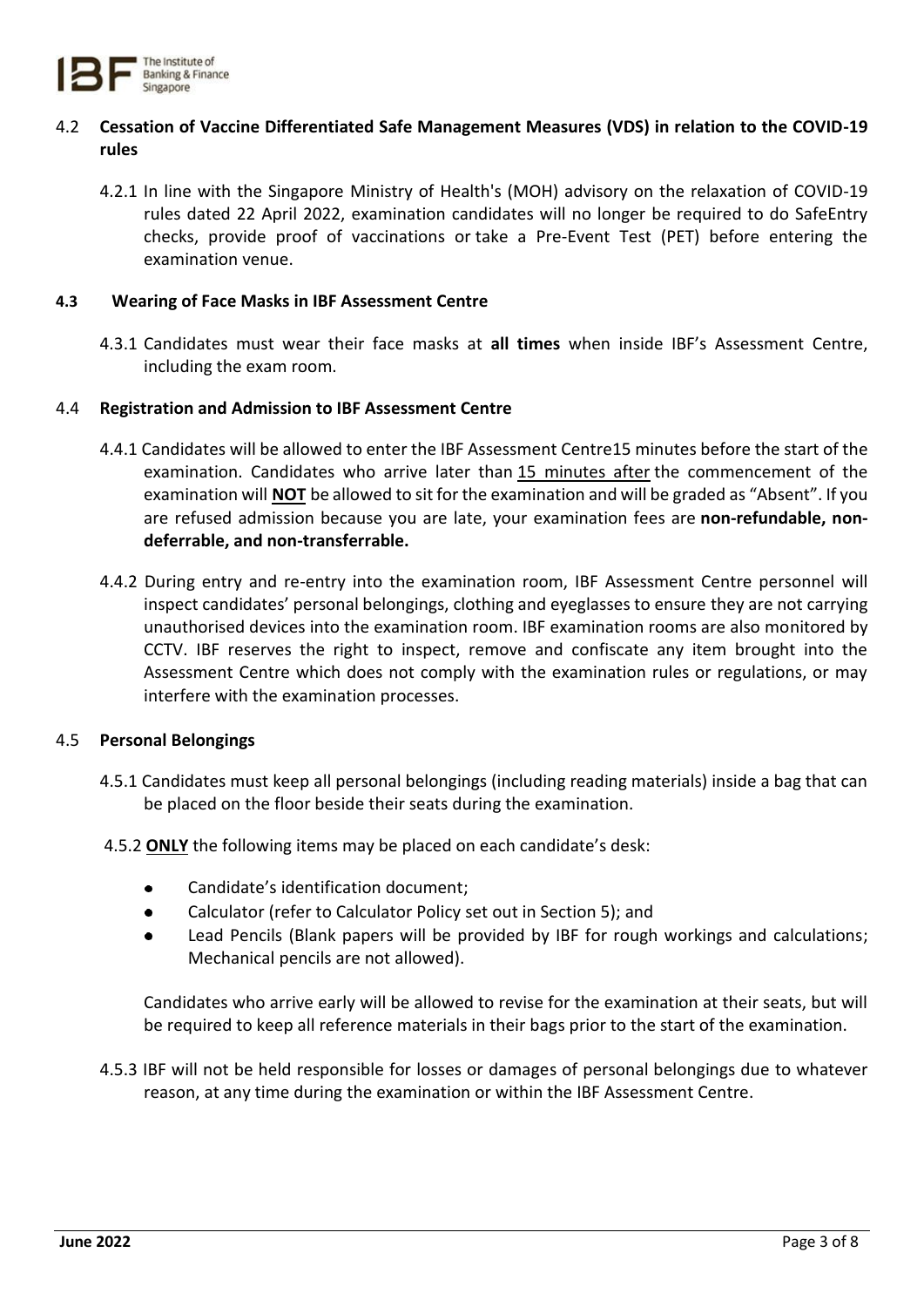

# 4.5 **Calculators**

- 4.5.1 The examination invigilator will inspect candidates' calculators before the start of the examination. Candidates are to ensure that their calculators remain on their desks in clear view.
- 4.5.2 Only silent hand-held calculators with basic arithmetic features are allowed for all IBF Examinations.
- 4.5.3 Calculators with any of the following features are **NOT** allowed:
	- Programmable calculators;
	- $\bullet$ Calculators with graphic or word display capabilities; or
	- Calculators which allow storage and retrieval of information.  $\bullet$
- 4.5.4 If the candidates' calculator has a jacket or a case, they are to ensure that it does not contain any pieces of paper or cloth, etc. The examination invigilator will inspect candidates' calculator if it has a jacket or case.
- 4.5.5 The examination invigilator may inspect any candidate's calculator to ensure that it complies with the Examination Rules and Regulations. Candidates will not be given additional time for such inspections.

#### 4.6 **Medical Leave**

- 4.6.1 Candidates who are on Medical Leave on the day of their examination must:
	- $(i)$ Email a copy of their medical certificate (MC) to IBF [\(exams@ibf.org.sg\)](mailto:exams@ibf.org.sg) **within 1 business day from the original examination date**. The examination administrator will then grant a one-time fee waiver for the candidate to reschedule for the same examination module to another date; and
	- $(ii)$ Log in to their [IBF Portal](https://eservices.ibf.org.sg/Account/Login?ReturnUrl=%2F) account to re-schedule their new examination date **within 2 business days from the original examination date**.

If a candidate fails to re-schedule the examination within the stipulated timeline, the fee waiver will expire, and he/she must pay full fees to re-register for the examination.

- 4.6.2 Medical Leave includes outpatient sick leave and hospitalisation leave. MCs that are issued by licensed healthcare institutions registered with the Singapore Medical Council, TCM Practitioners Board or the Singapore Dental Council will be recognised by IBF.
- 4.6.3 Candidates may submit an appeal to IBF Examinations [\(exams@ibf.org.sg\)](mailto:exams@ibf.org.sg) if they are unable to meet the stipulated timeline i.e. **by 2 business days from the original examination date** to reschedule their examinations due to extenuating circumstances.

#### 4.7 **During the Examination**

4.7.1 Candidates are to stay in their allocated seat assigned to them by the examination invigilator, unless instructed otherwise by the examination invigilator or IBF staff.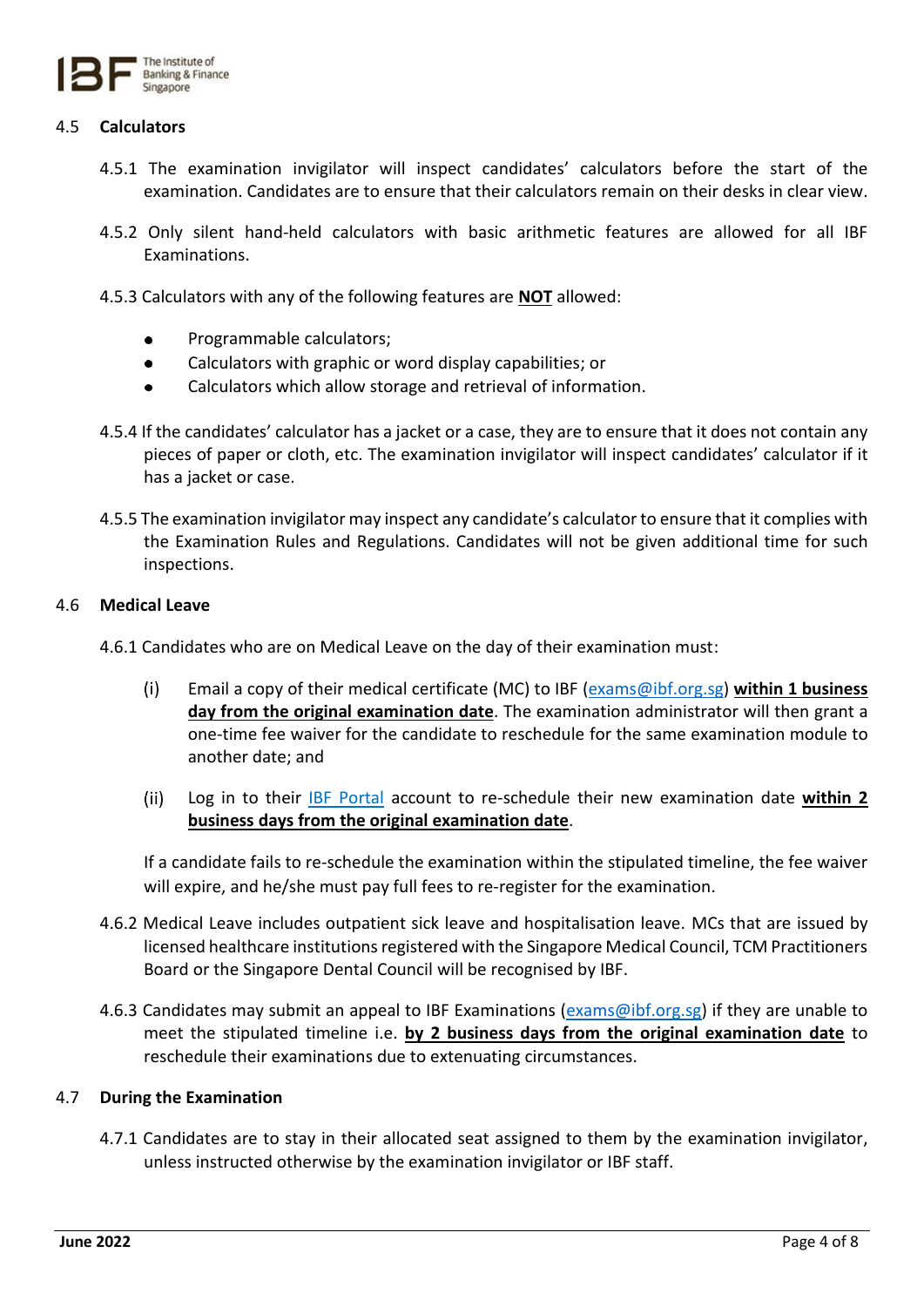

- 4.7.2 Candidates may only commence the examination at the scheduled examination start time. Candidates who are seated before the scheduled examination start time will not be able to login to start the examination. However, candidates are encouraged to click on the "Demo" button to familiarise themselves with the navigation and controls of the system.
- 4.7.3 Candidates are to maintain silence to avoid disturbing other candidates. If candidates require assistance, they are to seek the attention of the examination invigilator by raising their hand.
- 4.7.4 Candidates are to refer to the time displayed on the screen of their allocated computer in the IBF Assessment Centre for the official time.
- 4.7.5 If a technical glitch occurs, affected candidates may be reallocated to other examination terminals or rescheduled to take the examination on another available session.
- 4.7.6 If candidates encounter any technical problems, they are to inform the examination invigilator immediately.
- 4.7.7 To protect the integrity of the examinations, when the examination has commenced, candidates **ARE NOT ALLOWED** to leave the examination room temporarily or otherwise without the consent of the examination invigilator, **EXCEPT** in the event of urgent necessity (i.e. toilet breaks). In such exceptional cases, candidates must not bring along their mobile phones or any other electronic devices or gadgets and must return to the examination room within 15 minutes. Failing to do so, candidates will not be allowed back into the examination room and will be disqualified from the examination. Candidates' time away will be recorded by the examination invigilator based on the examination invigilator's computer system time.
- 4.7.8 Candidates who engage in any misconduct or are suspected of cheating or tampering with the computers will be dismissed from the IBF Assessment Centre immediately and further investigation and disciplinary actions may be taken by IBF. Please refer to Section 8 for details.

# 4.8 **After the Examination**

- 4.8.1 Candidates' examination results will be displayed on the computer screen after they have completed their examinations. An e-copy of candidates' examination results will also be reflected in their **[IBF Portal](https://eservices.ibf.org.sg/Account/Login?ReturnUrl=%2F)** account after 1 business day. Candidates are to alert the examination invigilator if they have finished their examinations before the scheduled end times and would like to leave the IBF Assessment Centre.
- 4.8.2 Candidates are required to return all working papers or written materials to the examination invigilator at the end of the examinations. They are not allowed to remove any of the working papers or written materials from the IBF Assessment Centre.

# 4.9 **Post Examination Interviews or Surveys**

4.9.1 IBF may require candidates to attend an interview or undertake a survey in respect of their completed examinations. Candidates are required to co-operate fully with IBF, its appointed agents or relevant authorities, in any such interviews or surveys, including providing all necessary and relevant information.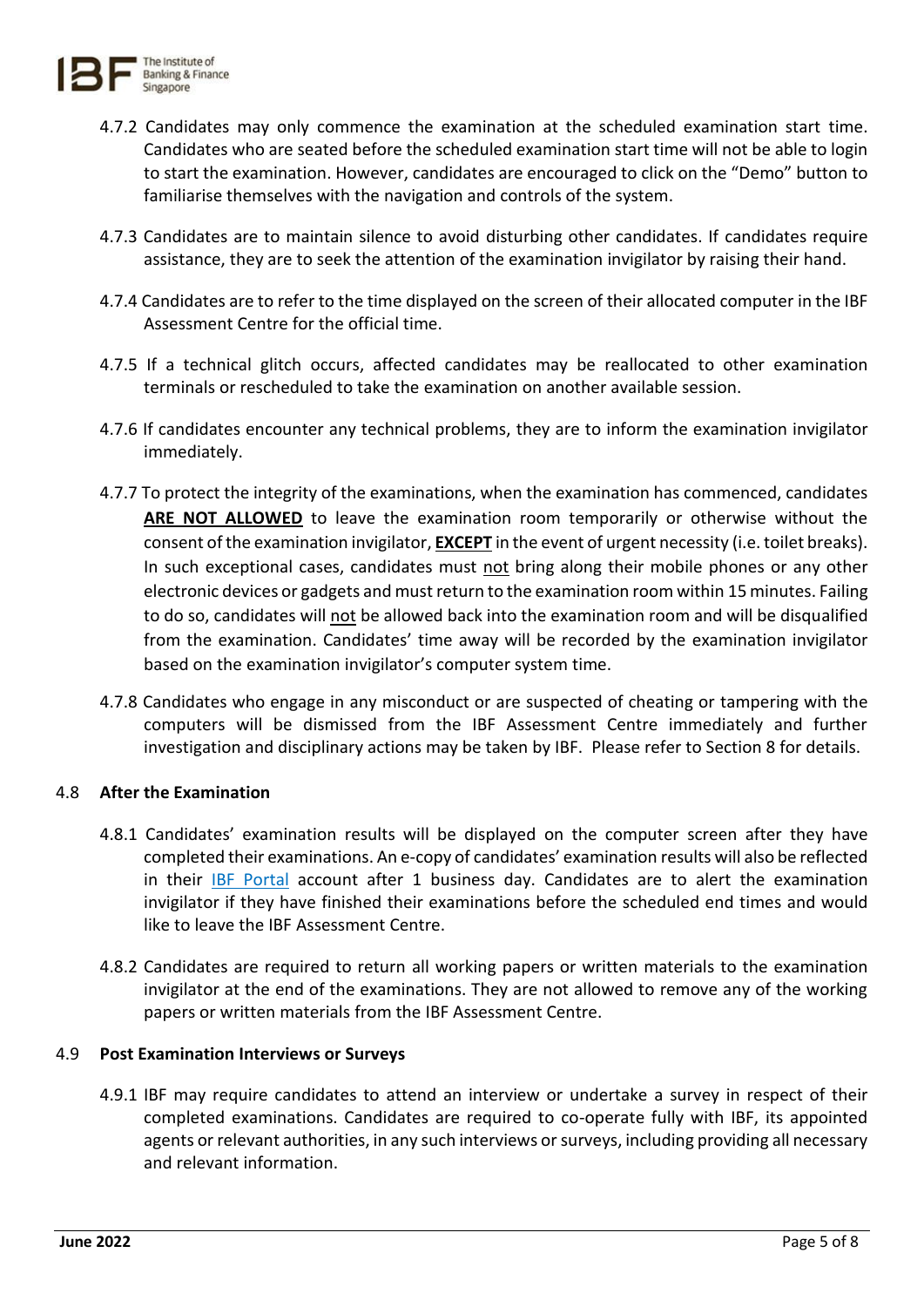#### **5. STUDY GUIDES**

- 5.1 After candidates have successfully registered for an examination, they will receive an email with a link to a PDF e-study guide. Candidates can also access a copy of the study guide via the [IBF Portal](https://eservices.ibf.org.sg/Account/Login?ReturnUrl=%2F) account. Their access to the study guide will expire after their examination dates. Please refer to the [Exams](https://www.ibf.org.sg/programmes/examination/Documents/IBF_Exams_FAQs_May_2022.pdf)  [FAQs](https://www.ibf.org.sg/programmes/examination/Documents/IBF_Exams_FAQs_May_2022.pdf) for more information.
- 5.2 Candidates are responsible for ensuring that they have the latest version of the study guides. IBF will inform all registered candidates if there are major updates to the study guides. Other minor updates to the study guides will be published on the [Study Guides Updates Page](https://www.ibf.org.sg/programmes/examination/Pages/Study-Guide-Updates.aspx) on the IBF website

#### **6. EXAMINATION RESULTS**

6.1 All examination results awarded by IBF are **final**. IBF will **not** entertain any appeals or requests for rechecking of results under any circumstances. IBF reserves the right to withhold the release of and/or void the examination results of candidates who are in breach of any of the Examination Rules and Regulations or who engage in any act of misconduct or irregularities.

#### **7. CONFIDENTIALITY MATTERS**

- 7.1 The content pertaining to the IBF Examinations including the examination questions and the study guides are the **copyrighted** property of the IBF. **Unauthorized retention, possession, copying, distribution, disclosure, discussion, or receipt of any examination questions and/or answers, in whole or in part, by written, electronic, oral or other form of communication, including but not limited to e-mailing, copying or printing of electronic files, and reconstruction through memorization and/or dictation, before, during, or after an examination, is strictly prohibited**.
- 7.2 Detailed examination scores and responses to examination questions are measurement information and are part of a candidate's examination record. This information is owned by the IBF. This information is not the property of the candidate and will not be provided to candidates.

IBF reserves the right, upon request by a regulator, candidate's employer, prospective employer or former employer to release a candidate's examination result if it is satisfied that the request is bona fide, e.g. to verify the candidate's fulfilment of legal or regulatory requirements. This is regardless of whether the examination is registered or paid for by the candidate or his/her employer.

## **8. DISCIPLINARY ACTIONS**

- 8.1 Any candidate who breaches any of the Examination Rules and Regulations or engages in any form of misconduct, which includes, but is not limited to:
	- i. Creating a disturbance during the examination;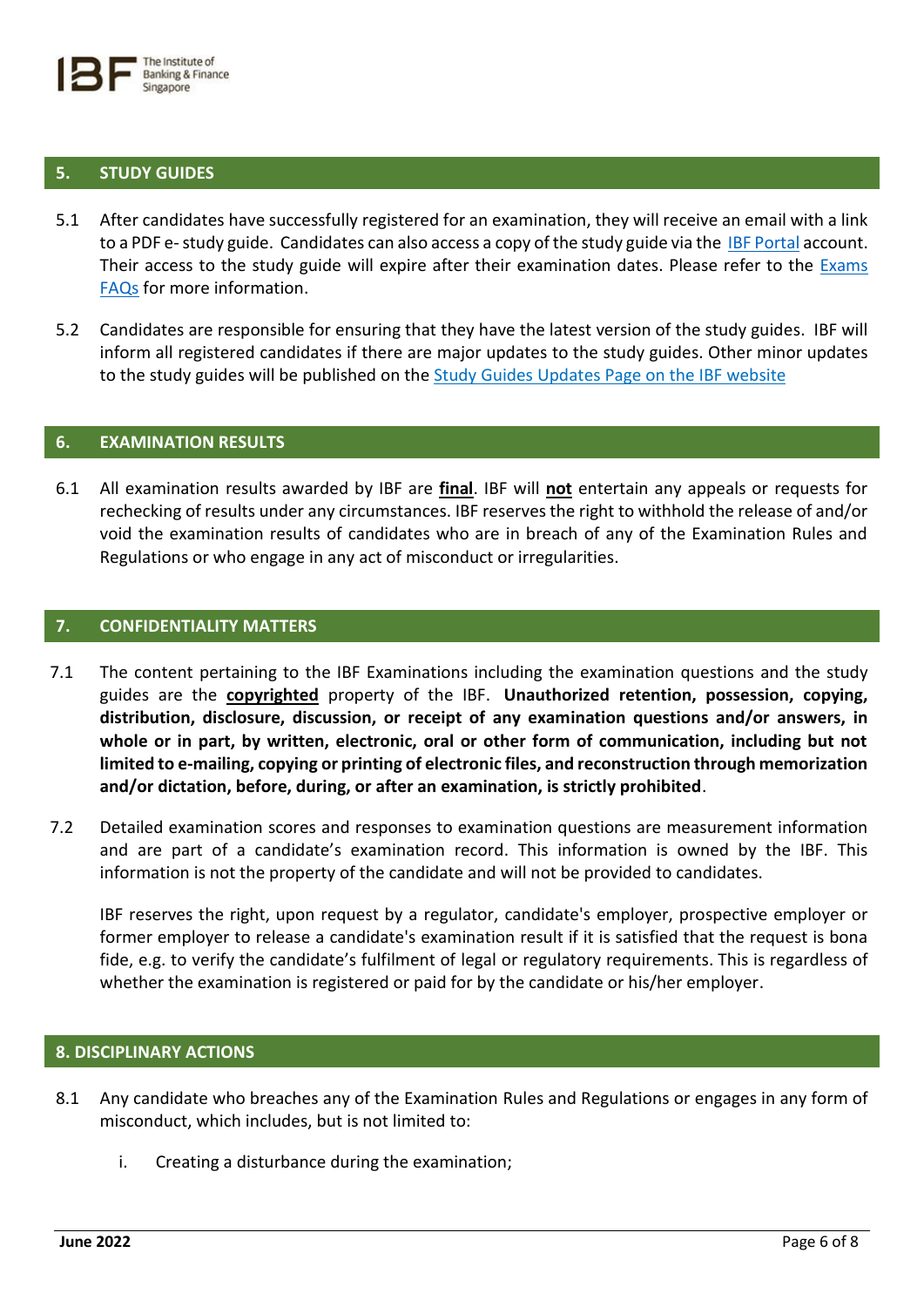

- ii. Giving or receiving assistance on the examination, attempting to communicate with fellow candidates or other persons, and/or using books, papers, or other study aids during the examination;
- iii. Working on the examination during a time not authorised by the examination invigilator;
- iv. Removing or making copies of examination materials or notes, in either hardcopy or softcopy form, from the examination venues or platform;
- v. Falsification of information on registration and or taking part in an act of impersonation or other forms of cheating;
- vi. Failing to follow the directions of the examination invigilator before, during, and after the examination;
- vii. Using unapproved calculators, mobile phones, cameras, headsets, computers, tablets, wearable technology such as fitness tracking devices, smart watches, or any other remote communication or photographic devices, during the examination;
- viii. Using unauthorised scratch paper including writing on the front or back of your examination admission sticker/label before, during, or after the examination;
- ix. Asking for, knowingly receiving, or using unauthorised examination preparatory materials that violate IBF's copyright when preparing for the examination;
- x. Sharing IBF examination content with others during or after the administration of the examination;
- xi. Taking photographs or videos with any electronic devices;
- xii. Copying of examination questions;
- xiii. Vandalising any property belonging to IBF, such as the examination terminals during the examination;
- xiv. Failing to cooperate in any review, investigation or proceeding that IBF may initiate as a result of any irregularities uncovered;
- xv. Engaging in any other conduct that could be considered by IBF to compromise or attempt to compromise the reputation, integrity, validity, or security of the IBF or IBF examinations; and

Failing to comply with any IBF examination rules as amended from time to time, will be liable to disciplinary actions from the IBF.

8.2 A candidate is required to co-operate fully with IBF, its appointed agents or relevant authorities, in any investigation on irregularities of an examination, suspected or otherwise, including providing all necessary and relevant information.